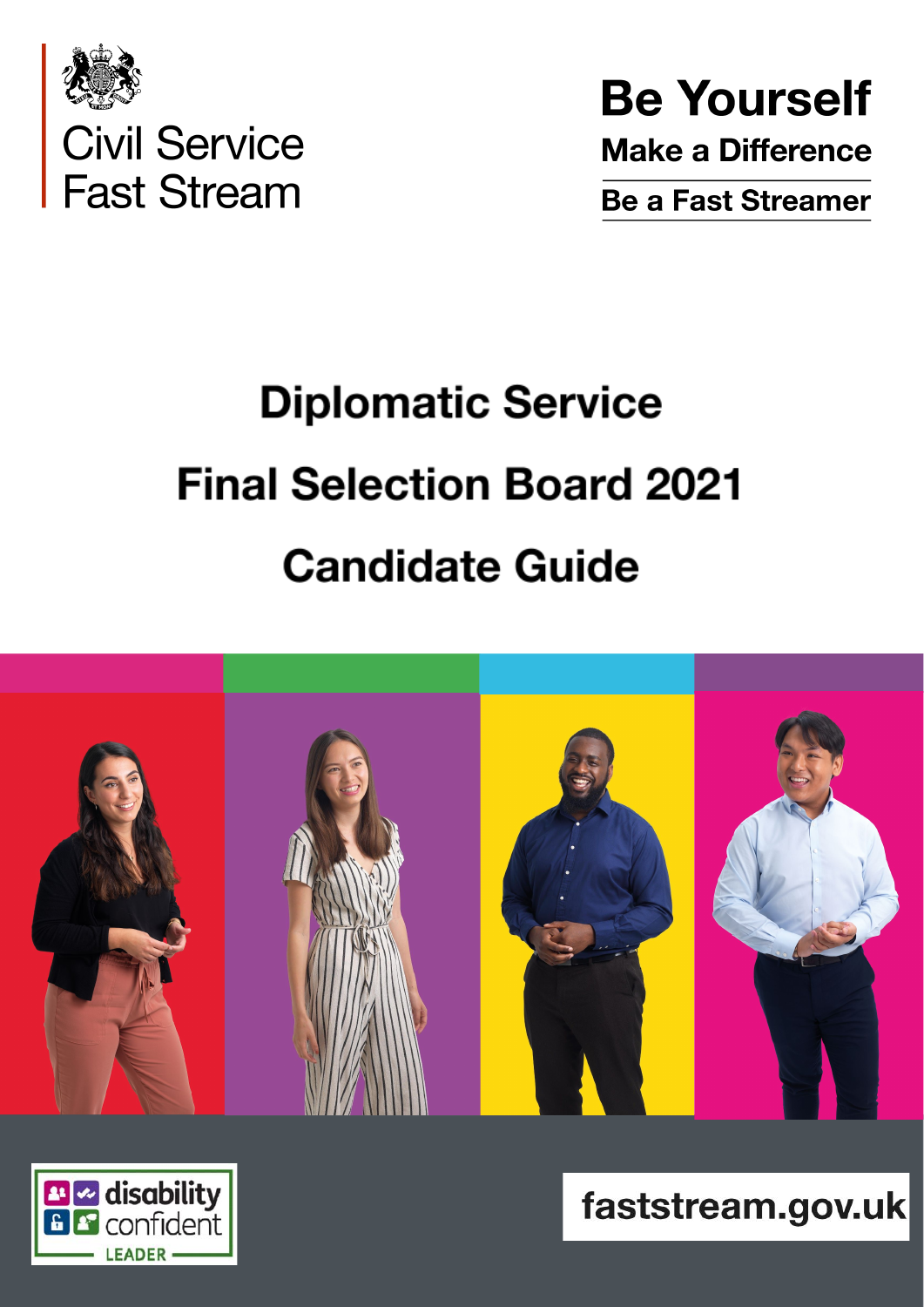## **CONTENTS**

- 1. INTRODUCTION & OVERVIEW
- 2. LOGISTICS
- 3. STRUCTURE & ACTIVITIES
- 4. TOP TIPS
- 5. TECHNICAL ISSUES
- 6. REASONABLE ADJUSTMENTS
- 7. RESULTS & DEFERRAL POLICY
- 8. FEEDBACK
- 9. PRE-APPOINTMENT CHECKS
- 10. SALARY DETAILS
- 11. CONTACT US

#### **1. INTRODUCTION & OVERVIEW**

Many congratulations on passing the Fast Stream Assessment Centre (FSAC).

In September 2020, the UK Government united development and diplomacy into one new department - Foreign, Commonwealth and Development Office (FCDO) - to bring together UK's international effort. It is therefore an exciting time to be joining the Diplomatic Service Fast Stream and be part of the FCDO.

The Final Selection Board (FSB) is the final assessment for candidates who have achieved sufficiently high scores at FSAC and have shown the motivation for a career in the FCDO career. Due to the ongoing Covid-19 pandemic, the FCDO has taken the decision to hold the FSB virtually rather than face-to-face. The aim is to minimise the risk of the process being impacted by the pandemic.

The method being used is a pre-recorded video interview. This format is where recruiters create video questions, to which applicants reply by recording their video answers. Think of a Skype or

**Be Yourself Make a Difference Be a Fast Streamer**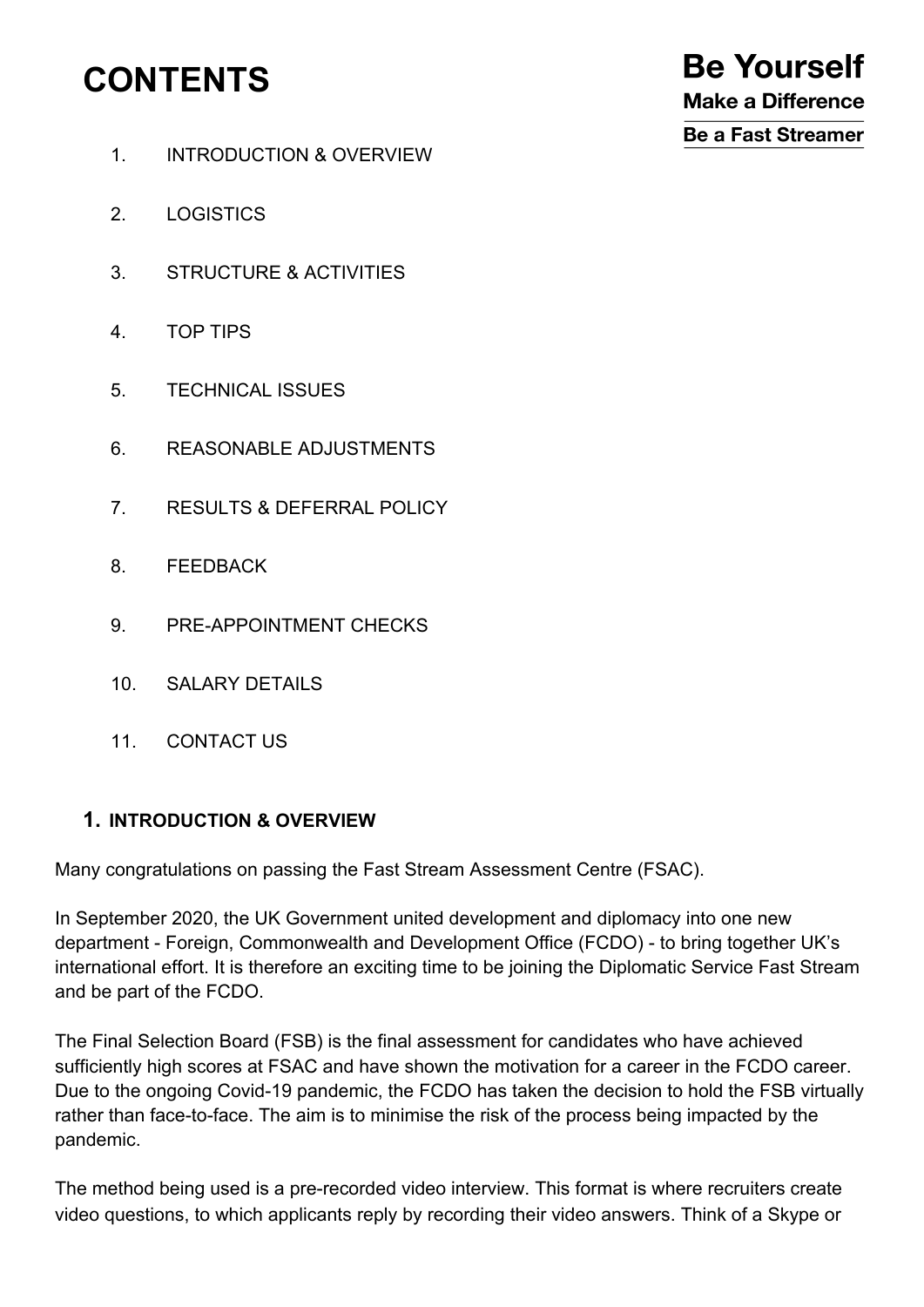FaceTime call without the in-person chat. It will feel similar to the video interview stage that you would have encountered earlier in the recruitment process.

#### **2. LOGISTICS**

The logistics of the FSB will be managed by [Capita Resourcing](http://www.capitaresourcing.co.uk/) on behalf of the FCDO. They will be using a platform called LaunchPad to deliver the FSB.

You will receive an email from Capita Resourcing containing a link that will take you to LaunchPad to complete the pre-recorded video interview. You will receive the email from Capita Resourcing on the date listed in the e-mail containing this guide. Please ensure you check your junk/spam folder in case it has automatically gone into this folder.

You will have 10 days to complete the interview. The link will expire after 10 days. You will have missed the opportunity to complete the FSB and your application for the Diplomatic Service Fast Stream will be withdrawn. The onus is on the candidate to action the email from Capita Resourcing and complete the interview.

The FCDO will only agree to an extension of the 10 day period in exceptional circumstances. All extension requests must be submitted ahead of the initial 10 day period expiring. If you request an extension after the 10 day period, then your request will be automatically rejected. All extension requests will need to be sent to the FCDO Fast Stream Team (email: Fast.Stream@fcdo.gov.uk). The FCDO will make the final decision over whether an extension is granted or not. There is no appeals process.

#### **3. STRUCTURE & ACTIVITIES**

The interview will generally last between 45 and 60 minutes. You can use a PC, laptop, tablet or mobile phone with a front facing camera.

Prior to starting, there will be a short introductory guidance video on the LaunchPad platform to ensure that you are comfortable with the platform and understand all of the functions available to you. You'll then have the opportunity to set-up your camera and microphone to get the best quality.

You will then have a practice question. This is essentially a final check to make sure you are happy with your set-up before starting the interview for real. The practice question is not assessed, but we would strongly recommend completing this step to ensure your interview goes smoothly. You can record your response to this question as often as you wish.

Prior to starting your interview. You will be asked to hold up a photo ID (i.e. passport, driving license, etc.) to the camera. Please make sure that you have this to hand. You will need to ensure that the photo and the name on the ID is visible. This is to ensure that the individual taking the interview is the person we were expecting.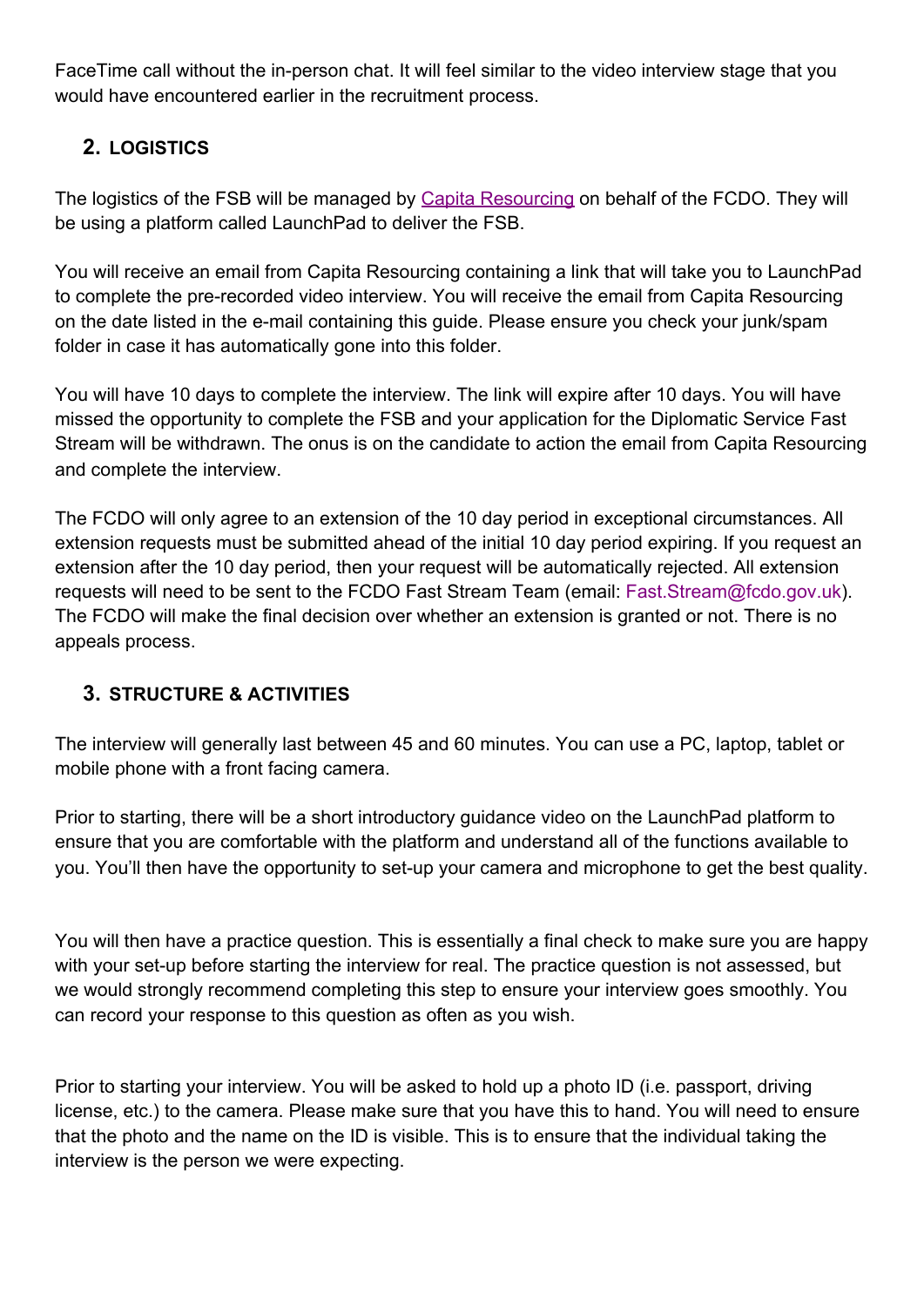You are then ready to start your interview. You will have a series of 16 questions in total. Each question lasts approximately 2-3 minutes. You will have a short amount of time to prepare your response as well as time to record your response. The preparation and answer time may vary depending on the type of question being asked.

During the interview, you will be asked a range of questions including:

- o Motivational Questions: Aimed at assessing your motivation and passion for joining the Diplomatic Service Fast Stream.
- o Language Aptitude Questions: Designed to provide an indicator on your ability and aptitude to learn a language.
- o Strength-Based Questions: Designed to understand your strengths with the aim of identifying individuals that will flourish and prosper in the Diplomatic Service Fast Stream.
- o Behavioural Questions: These will be situational-based that are designed to assess your ability to gauge and handle hypothetical work-related situations.

It is important to note that you will only have one opportunity to record your responses. Do not expect follow-up questions - therefore please provide full responses.

#### **Candidates are asked to keep the details of the FSB secure and not to breach confidentiality by divulging information to others including prospective or actual candidates for the Diplomatic Service.**

For the strength-based questions and behavioural questions, you will be assessed against the [Civil](https://www.gov.uk/government/publications/success-profiles) [Service Success Profiles Framework](https://www.gov.uk/government/publications/success-profiles). The framework moves recruitment away from using a purely competency based system of assessment. It assesses candidates against a range of elements using a variety of selection methods. The following table highlights which elements of the framework will be assessed:

| <b>Question Type</b>                             | Number of<br><b>Questions</b> | <b>Preparation Time</b><br>per Question | <b>Response Time</b><br>per Question |
|--------------------------------------------------|-------------------------------|-----------------------------------------|--------------------------------------|
| Motivational                                     | $\overline{2}$                | 20 Seconds                              | 90 Seconds                           |
| Language Aptitude                                | 4                             | 20 Seconds                              | 90 Seconds                           |
| Behavioural-Based: Leadership                    | $\overline{2}$                | 40 Seconds                              | 90 Seconds                           |
| Behavioural-Based: Seeing the Bigger<br>Picture  | 2                             | 40 Seconds                              | 90 Seconds                           |
| Behavioural-Based: Making Effective<br>Decisions | 2                             | 40 Seconds                              | 90 Seconds                           |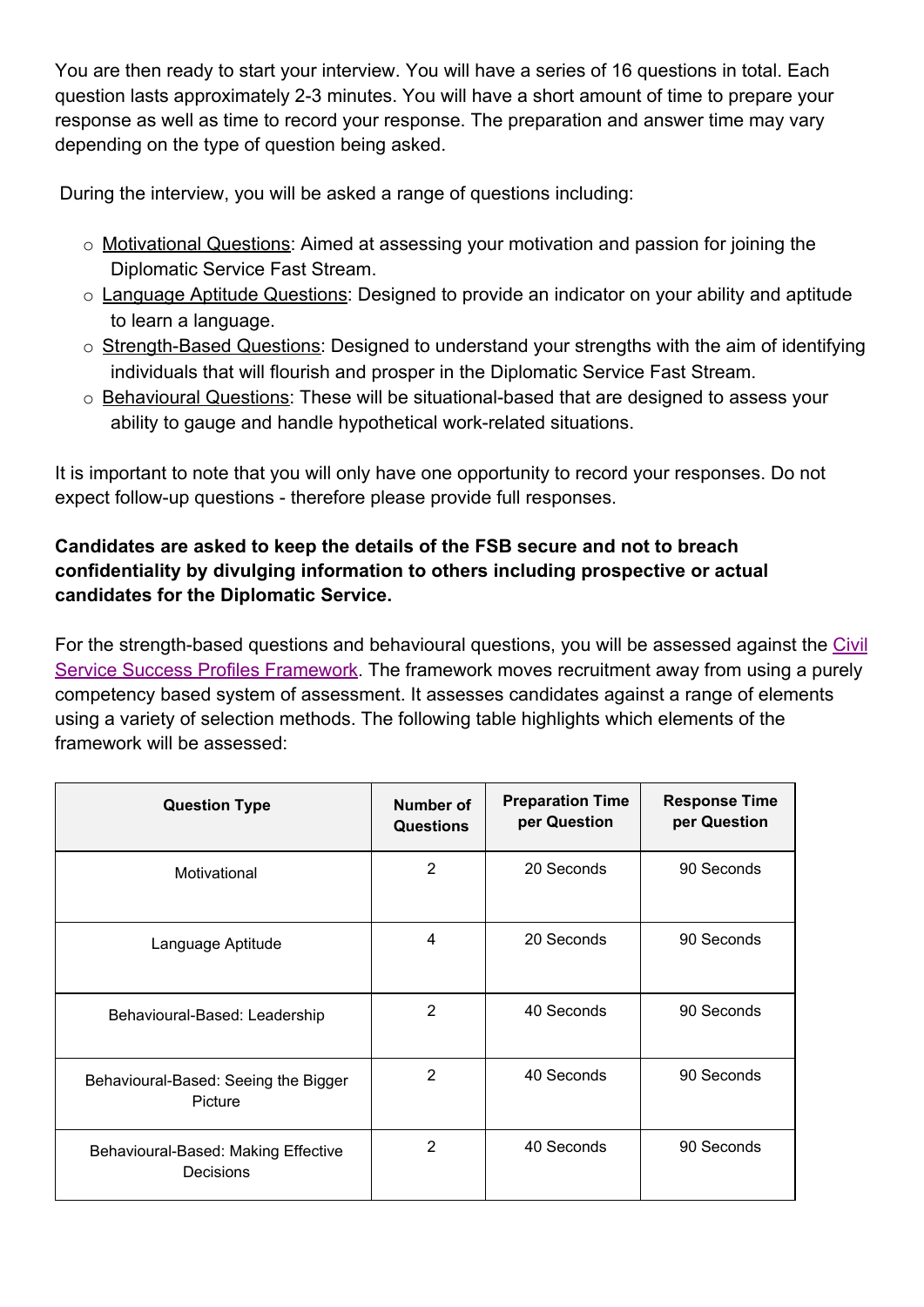| Strength-Based: Working Together<br>(Inclusive & Relationship Builder)  | 20 Seconds | 90 Seconds |
|-------------------------------------------------------------------------|------------|------------|
| Strength-Based: Communicating &<br>Influencing (Explainer & Influencer) | 20 Seconds | 90 Seconds |

The assessors will be looking for a well-rounded performance across all aspects assessed. You will not be expected to excel in everything assessed; provided your performance is not too far below the standard, you may still be successful.

#### **4. TOP TIPS**

During your FSB it is important that you:

- o Stay relaxed and try to enjoy the experience.
- o Be yourself. The assessors are not looking for a specific 'type' of person.
- o Remember that assessors can only give credit for what you say and do. They are not trying to trip you up. They want you to do well.
- o Remember that you are not competing with others on your assessment. You are all being assessed against an independent standard.
- o Go into the FSB with a positive frame of mind.
- o Look directly at the camera, which may feel weird at first but makes the viewer feel like you're looking and talking to them.
- $\circ$  Try to use a plain background or minimise any distractions you should be the focus of the video.
- o Look your best by having the light source directly in front of you, whether that be natural light from a window or a lamp directed at you.
- o Dress appropriately. Approach in the same manner as you would a face-to-face interview.
- o Ensure you speak loudly and clearly throughout the FSB.

#### **5. TECHNICAL ISSUES**

There may be occasions when candidates encounter technical issues with the LaunchPad platform. We are happy to work with you to resolve them, but any technical issues must be raised within your 10 day period by contacting the FCDO Fast Stream Team (email:

Fast.Stream@fcdo.gov.uk). We therefore strongly recommend completing the interview as soon as possible. If you raise any technical issues after your 10 day period, then we will not be able to assist you.

#### **6. REASONABLE ADJUSTMENTS**

We want all candidates to be able to perform to the best of their ability and their experience of FSB assessments to be as stress-free and enjoyable as possible. Under the disability provisions of the Equality Act 2010, the FCDO is legally required to make reasonable adjustments where a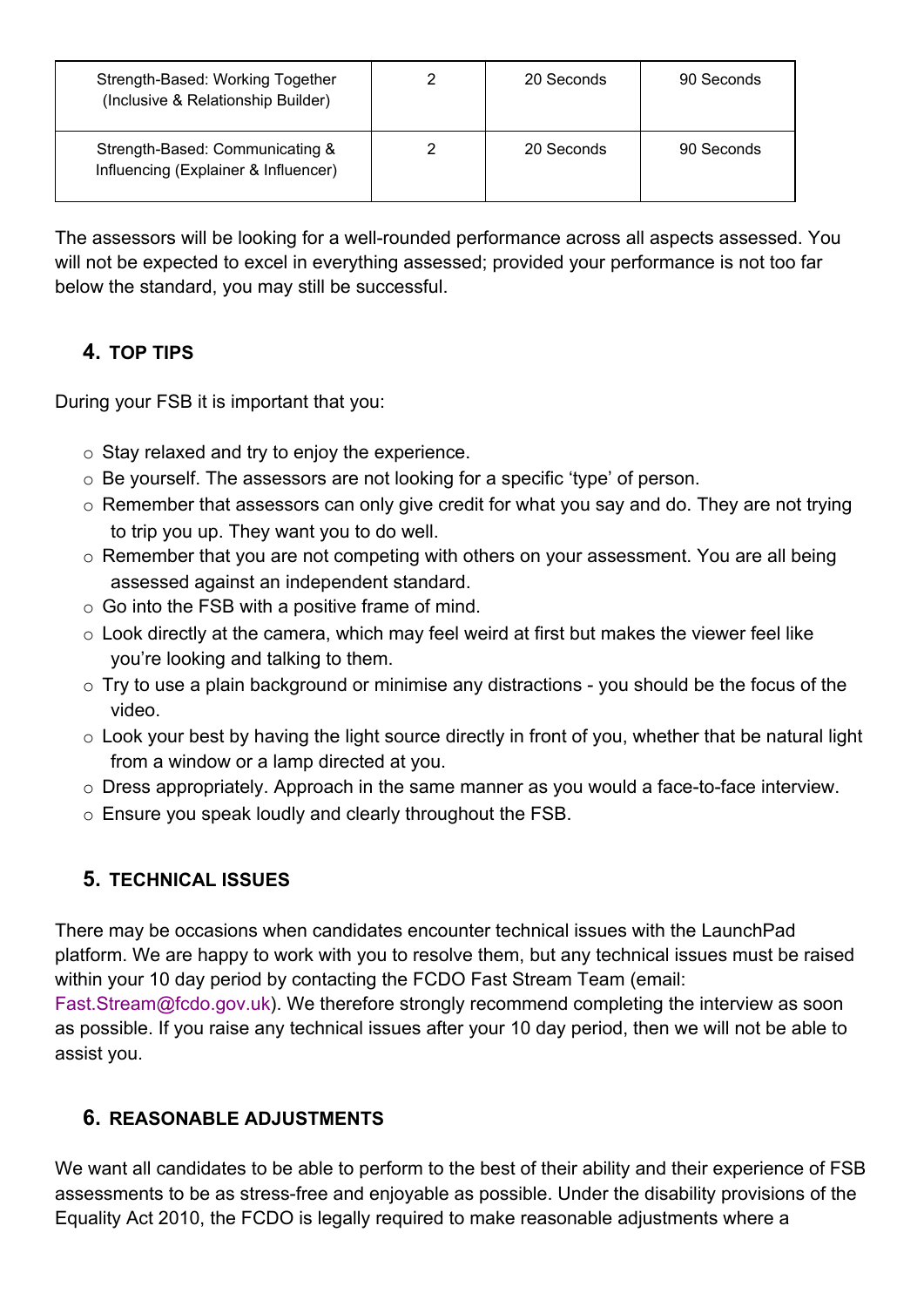provision, criterion or practice applied by the FCDO places a disabled candidate at a substantial disadvantage compared with a candidate who is not disabled.

If you have requested reasonable adjustments with Civil Service HR (CSHR), then this information will be shared with the FCDO to put in place for your FSB. The FCDO will always endeavour to implement any adjustments. However, in some circumstances it may not be reasonable to make the adjustment. Please note that the onus is on the candidate to request reasonable adjustments with CSHR.

In some exceptional circumstances, we might need to consult one of the FCDO's professional disability advisers to ensure that we are providing the correct adjustments for you. If you fall into this category, then the FCDO will contact you directly. Candidates may be required to supply a medical/ Occupational Health Report or a Workplace Adjustment Passport on request.

If you have any questions about reasonable adjustments during the FSB, then please contact the FCDO Fast Stream Team (email: Fast.Stream@fcdo.gov.uk).

#### **7. RESULTS & DEFERRAL POLICY**

You should receive the results of the FSB by the end of March at the latest.

**If you are successful**, the FCDO Recruitment Team will contact you by email to begin the security clearance process. The projected start date is November 2021.

**If you are unsuccessful**, the FCDO will update your status on the Fast Stream portal and you will automatically proceed with your next Fast Stream scheme option.

As the Diplomatic Service Fast Stream scheme is relatively small in size, the FCDO do not generally approve deferral requests except in exceptional circumstances such as medical reasons or bereavement. These types of deferral requests are considered on a case-by-case basis and a business case must be submitted to fast.stream@fcdo.gov.uk.

Please note that the Diplomatic Service Fast Stream is not a centrally managed scheme and we do not participate in the following partner programmes: Entrepreneur First; Frontline; Lead First; Police Now; TeachFirst; Think Ahead; and Year Here. Diplomatic Service Fast Stream candidates can therefore not request a deferral to participate in any of these schemes.

#### **8. FEEDBACK**

You will be sent a two page feedback report from your FSB. You do not need to request this individually. Please note that, owing to the numbers of candidates being assessed, you may not receive feedback until late April. Feedback is designed to offer a better understanding of your strengths and weaknesses. This could prove useful both if you are unsuccessful this year but wish to re-apply for the Diplomatic Service in the future and, if you are successful, as a guide to your next developmental steps.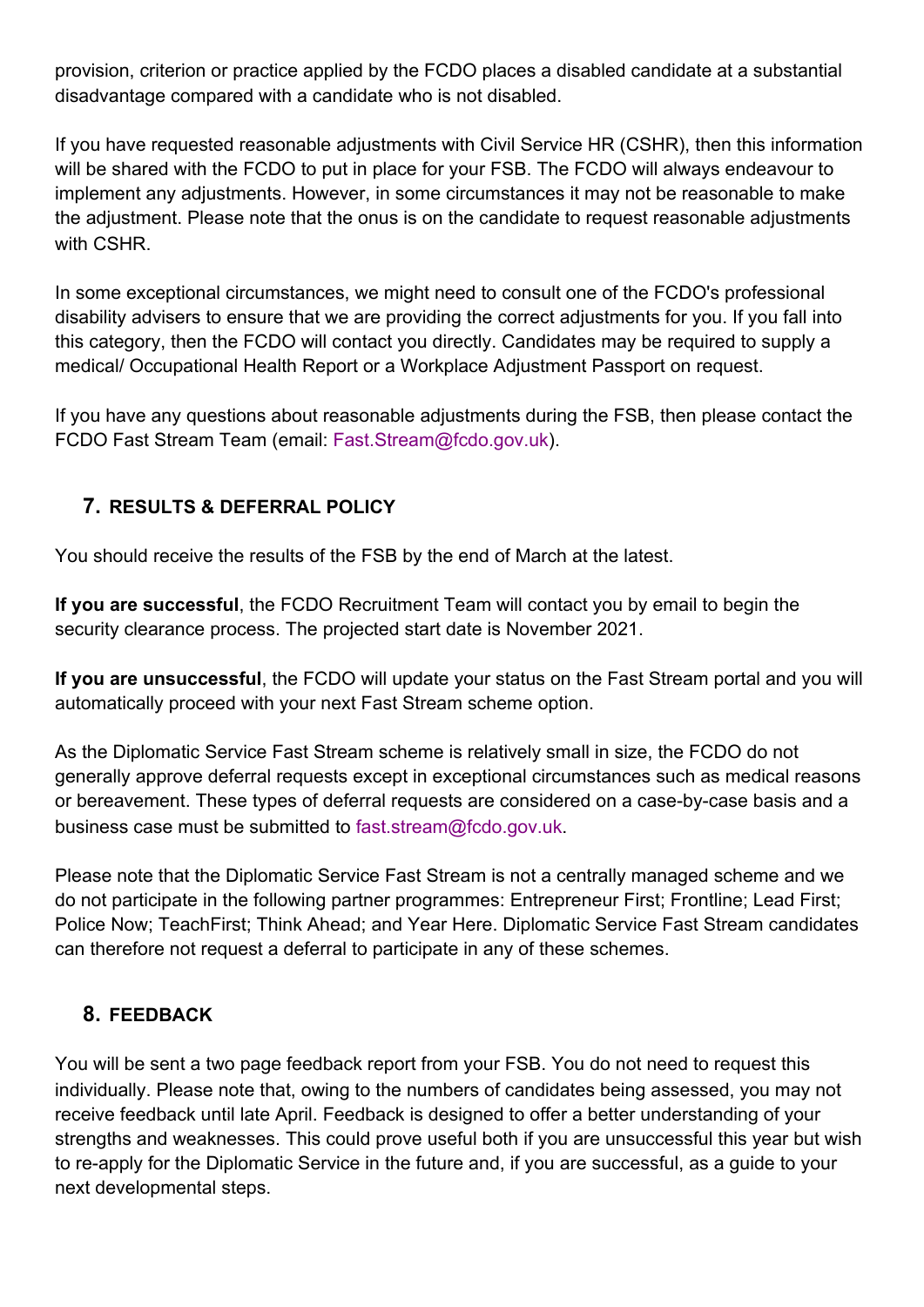#### **9. PRE-APPOINTMENT CHECKS**

Candidates who are successful at FSB are offered a position with the FCDO, subject to checks into their security, financial and medical backgrounds. This check is referred to as Developed Vetting (DV) clearance.

If you are successful at the FSB, the FCDO Vetting Team will send you a DV Supplement, Security Questionnaire and Financial Questionnaire. It is important that you return these to us as quickly as possible. Failure to do so could result in a delay in your security clearance, which could affect your start date. It is highly recommended that you keep a copy of the completed forms for your own record.

As part of this process, you will be required to attend a security vetting interview. In addition, your referees will be interviewed, either in person or by phone. It is therefore important that both you and your referees are available during the pre-appointment process between April and September. You must notify FCDO Recruitment Team of any time when you, or your referees, are unavailable between these dates. Failure to do so could delay both the vetting process and your potential start date.

#### **10. SALARY DETAILS**

The starting salary for Diplomatic Service Fast Streamers commencing in November 2021 is subject to confirmation but for comparison the starting salary for 2020 entrants was **£28,000.** If you are transferring from another government department, you may be entitled to transfer your salary.

#### **11. CONTACT US**

We'd be happy to talk to you if you have any questions relating to the FCDO or the FSB process. Please feel free to contact a member of the FCDO Recruitment Team on: Fast.Stream@fcdo.gov.uk

Good luck with your FSB.

Richard

Richard Everingham FCDO Recruitment Team